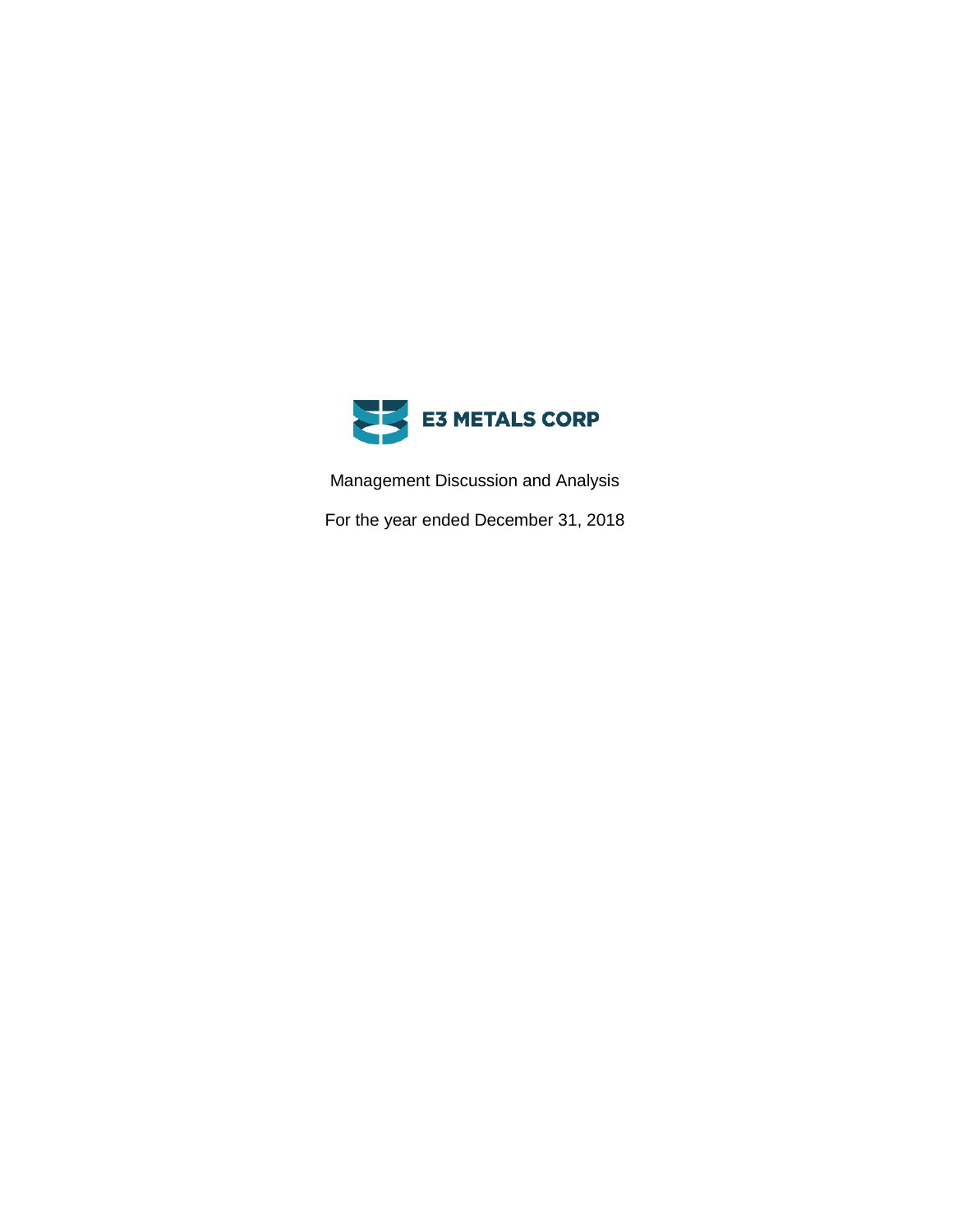

This Management Discussion and Analysis ("MD&A") of E3 Metals Corp. (the "Company" or "E3 Metals") provides a summary of the activities, results of operations and financial condition of the Company as at and for the years ended December 31, 2018 and 2017. The MD&A has been prepared by management as of April 1, 2019, and should be read together with the audited consolidated financial statements for the years ended December 31, 2018 and 2017 and related notes thereto, which are prepared in accordance with International Financial Reporting Standards ("IFRS"). All amounts are stated in Canadian Dollars unless otherwise indicated.

The Company is an exploration company engaged in the acquisition and exploration of resource properties. The Company's shares trade on the TSX Venture Exchange (the "Exchange") under the trading symbol "ETMC".

# **Forward-looking statements**

These forward-looking statements are based on current expectations and various estimates, factors and assumptions, and involve known and unknown risks, uncertainties and other factors. All statements, other than statements of historical fact, included herein, including without limitation, statements about the Company's ability to effectively implement its planned exploration programs; unexpected events and delays in the course of its exploration and drilling programs; the ability of the Company to raise the capital necessary to conduct its planned exploration programs and to continue exploration on its properties; the failure to discover any significant amounts of lithium or other minerals on any of the Company's properties; the fact that the Company's properties are in the exploration stage and exploration and development of mineral properties involves a high degree of risk and few properties which are explored are ultimately developed into producing mineral properties; the fact that the mineral industry is highly competitive and E3 Metals will be competing against competitors that may be larger and better capitalized, have access to more efficient technology, and have access to reserves of minerals that are cheaper to extract and process; the fluctuations in the price of minerals and the future prices of minerals; the fact that if the price of minerals deceases significantly, any minerals discovered on any of the Company's properties may become uneconomical to extract; the continued demand for minerals and lithium; that fact that resource figures for minerals are estimates only and no assurances can be given than any estimated levels of minerals will actually be produced; governmental regulation of mining activities and oil and gas in Alberta and elsewhere, including regulations relating to prices, taxes, royalties, land tenure, land use, importing and exporting of minerals and environmental protection; environmental regulation, which mandate, among other things, the maintenance of air and water quality standards and land reclamation, limitations on the general, transportation, storage and disposal of solid and hazardous waste; environmental hazards which may exist on the properties which are unknown to E3 Metals at present and which have been caused by previous or existing owners or operators of the properties; reclamation costs which are uncertain; the fact that commercial quantities of minerals may not be discovered on current properties or other future properties and even if commercial quantities of minerals are discovered, that such properties can be brought to a stage where such mineral resources can profitably be produced there from; the failure of plant or equipment processes to operate as anticipated; the inability to obtain the necessary approvals for the further exploration and development of all or any of the Company's properties; risks inherent in the mineral exploration and development business; the uncertainty of the requirements demanded by environmental agencies; the Company's ability to hire and retain qualified employees and consultants necessary for the exploration and development of any of E3 Metals' properties and for the operation of its business; and other risks related to mining activities that are beyond the Company's control.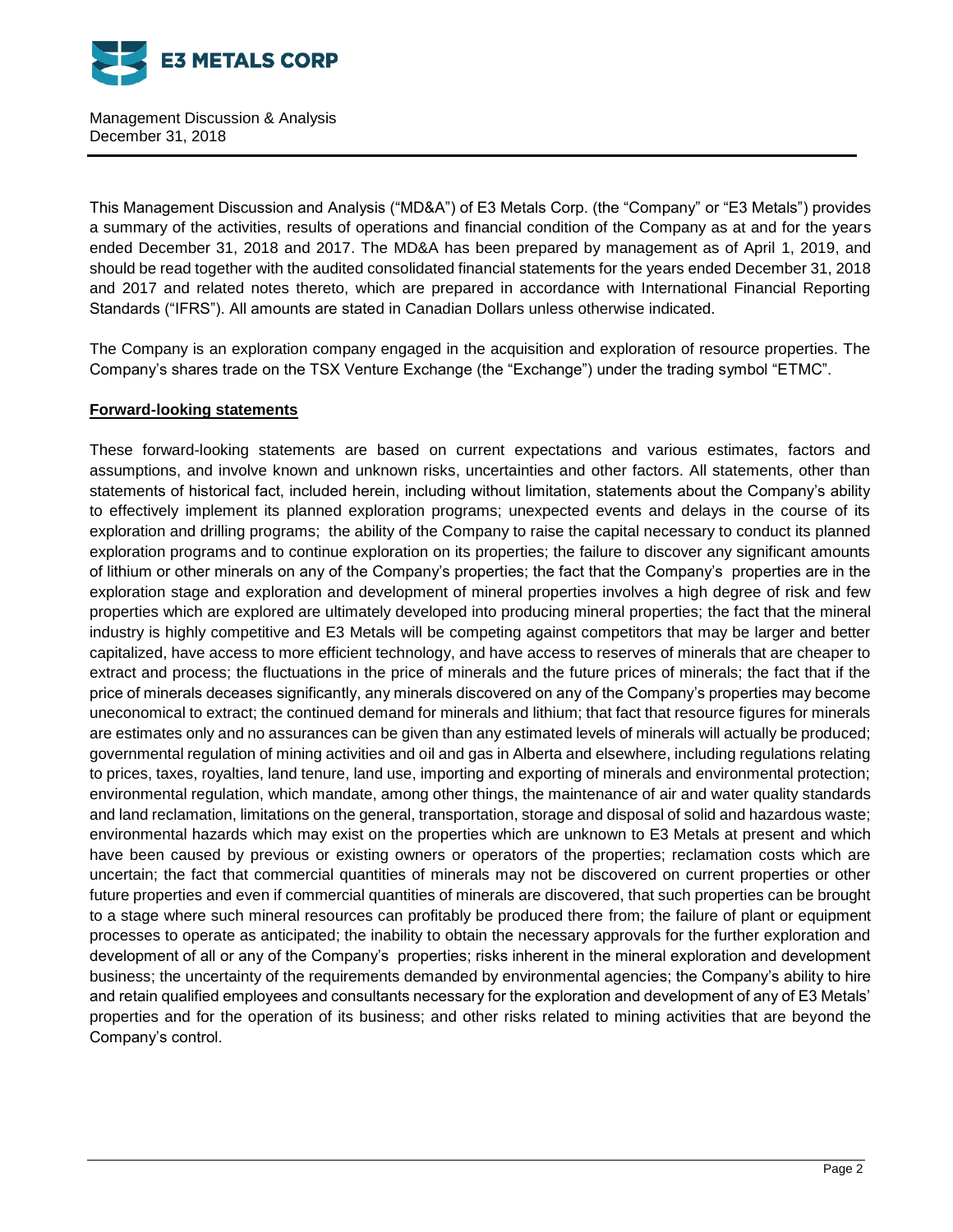

Forward-looking statements contained herein are made as of the date of this MD&A, and the Company disclaims any obligation to update any forward-looking statements, except as required by law, whether as a result of new information, future events or results or otherwise. There can be no assurance that forward-looking statements will prove to be accurate, as actual results and future events could differ materially from those anticipated in such statements. Accordingly, readers should not place undue reliance on forward-looking statements.

# **Corporate Summary**

The Company was incorporated on August 19, 1998 under the laws of British Columbia. The Company is presently a "Venture Issuer", as defined in NI 51-102.

The Company has a wholly-owned Canadian subsidiary, 0904254 BC Ltd. ("0904254 BC"), incorporated on March 1, 2011, and a Mexican subsidiary, Mexigold Resources SA de CV ("MAU Mexico"), incorporated on March 4, 2011, whereby the Company owns 99% and 0904254 BC owns 1% of MAU Mexico. During the year ended December 31, 2018, the Mexican subsidiary and the Canadian subsidiary were dissolved.

Effective July 9, 2015, the Company's listing was transferred to the NEX board of the Exchange ("NEX") in accordance with TSX-V Policy 2.5 as the Company was not able to maintain the requirements for a TSX-V Tier 2 company. The Company was listed on NEX under the symbol SAV.H.

On August 22, 2016, the Company changed its name from Mexigold Corp. to Savannah Gold Corp. and its stock symbol from MAU.H to SAV.H. The Company also consolidated its share capital on a ratio of one new postconsolidated common share for every two old pre-consolidated common shares.

Effective March 3, 2017, the Company consolidated its share capital on a ratio of five old common shares for every one new post-consolidated share. On completion of the consolidation, the Company had 3,046,021 issued and outstanding common shares.

On May 30, 2017, the Company completed a Fundamental Acquisition (as that term is defined in the policies of the Exchange) (the "Transaction") with 1975293 Alberta Ltd.("Alberta Co"), whereby all outstanding securities of Alberta Co. have been exchanged for securities of the Company pursuant to a Definitive Share Exchange Agreement dated May 8, 2017. The Company changed its name to E3 Metals Corp. and upgraded its listing to Tier 2 of the Exchange subsequent to the closing of the Transaction.

As part of the Transaction, the Company paid Alberta Co. \$150,000 in cash to settle its outstanding debt owed to Revere Development Corp., issued a total of 6,000,000 common shares of the Company (the "Escrow Shares") and 600,000 share purchase warrants in exchange for all of the issued and outstanding shares and share purchase warrants of Alberta Co.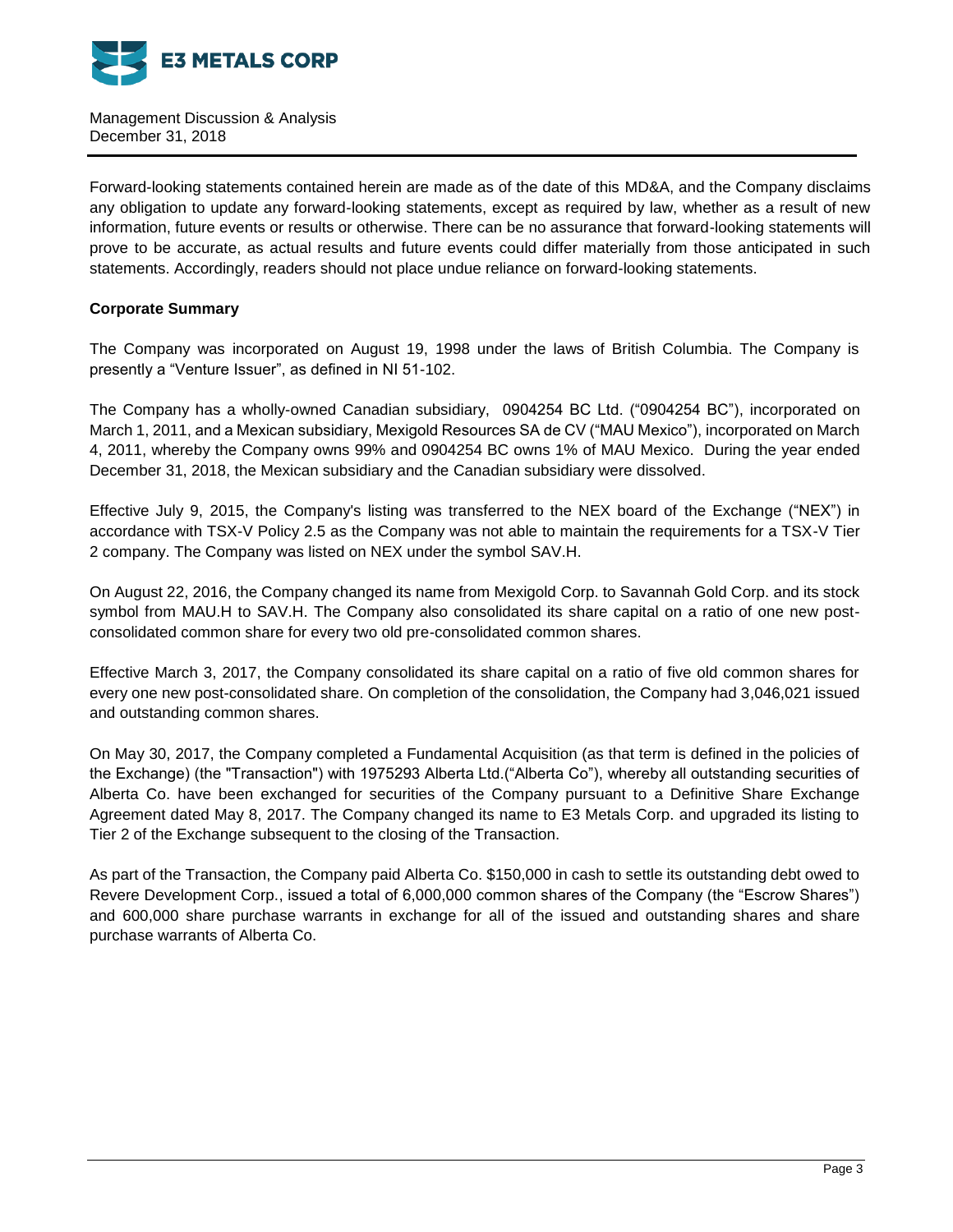

# **Alberta Lithium Project**

The Company is developing a new source of lithium, called "Petro-Lithium", from water reservoirs surrounding oil and gas fields in Alberta. Pursuant to the Transaction, the Company acquired a 100% interest in the Alberta Petro-Lithium Project covering the Leduc reservoir in south-central Alberta and comprised of 10 Alberta Metallic and Industrial Mineral Permits ("MIM Permits") totaling 87,965 hectares (879.65 square kilometres). The Company acquired 61 additional MIM Permits in July 2017. In February 2018, the Company acquired 3 additional MIM permits in the Exchaw area from Fathom Minerals Ltd. In consideration of \$35,000 and 350,000 common shares of the Company issued on Exchange Approval.

The Company's properties are currently comprised of 76 MIM Permits, which includes the rights for lithium, totaling 593,165 hectares (5,931 square kilometers).

These projects were specifically selected, and were of the first to be staked in the region for lithium exploration, due to their ability to deliver the large volumes of water required for direct extraction of lithium from Petro-Lithium brines. Historical lithium concentrations in the region range as high as 135mg/L within the Leduc reservoir. Ease of on-the-ground access in combination with the large amount of existing infrastructure and well data associated with the production of oil and gas is the reason E3 Metals has focused its efforts in the region.

# **Inferred Mineral Resource Estimates**

In 2017, the Company completed two National Instrument 43-101 inferred mineral resource estimates of a combined 2.83 million tonnes of LCE. This includes the Central Clearwater Resource Area: 4,617,079,087 cubic metres (4.6 cubic kilometres) of brine formation water at an average grade of 77.4 milligrams per litre for 1.9Mt of LCE. On the North Rocky Resource Area: 3,312,431,608 cubic meters (3.3 cubic kilometers) of brine formation water at an average grade of 52.9 milligrams per litre for 0.93Mt of LCE. Lithium is converted to LCE by multiplying by 5.323.

In May 2018, the Company completed a third National Instrument 43-101 inferred mineral resource estimate of 3.9 million tonnes (Mt) lithium carbonate equivalent (LCE) in the Exshaw West resource area ("Exshaw West"). The magnitude of this new resource area, in addition to the North Rocky and Central Clearwater resource areas, demonstrates the project's significant lithium production potential.

The Company plans to evaluate the potential to upgrade portions of its inferred resource to measured and indicated in 2018 to 2019.

# *Highlights:*

- The Central Clearwater Area contains an Inferred Mineral Resource of 4.6 billion m3 of brine formation water at an average grade of 77.4 mg/L lithium calculated as total producible brine.
- The North Rocky Resource Area contains an Inferred Mineral Resource of 3.3 billion m3 of brine formation water at an average grade of 52.9 mg/L lithium calculated as total producible brine.
- The Exshaw West resource area (EWRA) contains an estimated total of 19.5 billion m3 of brine formation water at an average grade of 75 milligrams/litre (mg/L) lithium.
- E3 Metals total combined inferred lithium mineral resources (over Rocky Property, Clearwater Property and Exshaw West) is 6.7 Mt LCE and covers only 34% of E3 Metals' Petro-Lithium Project Area.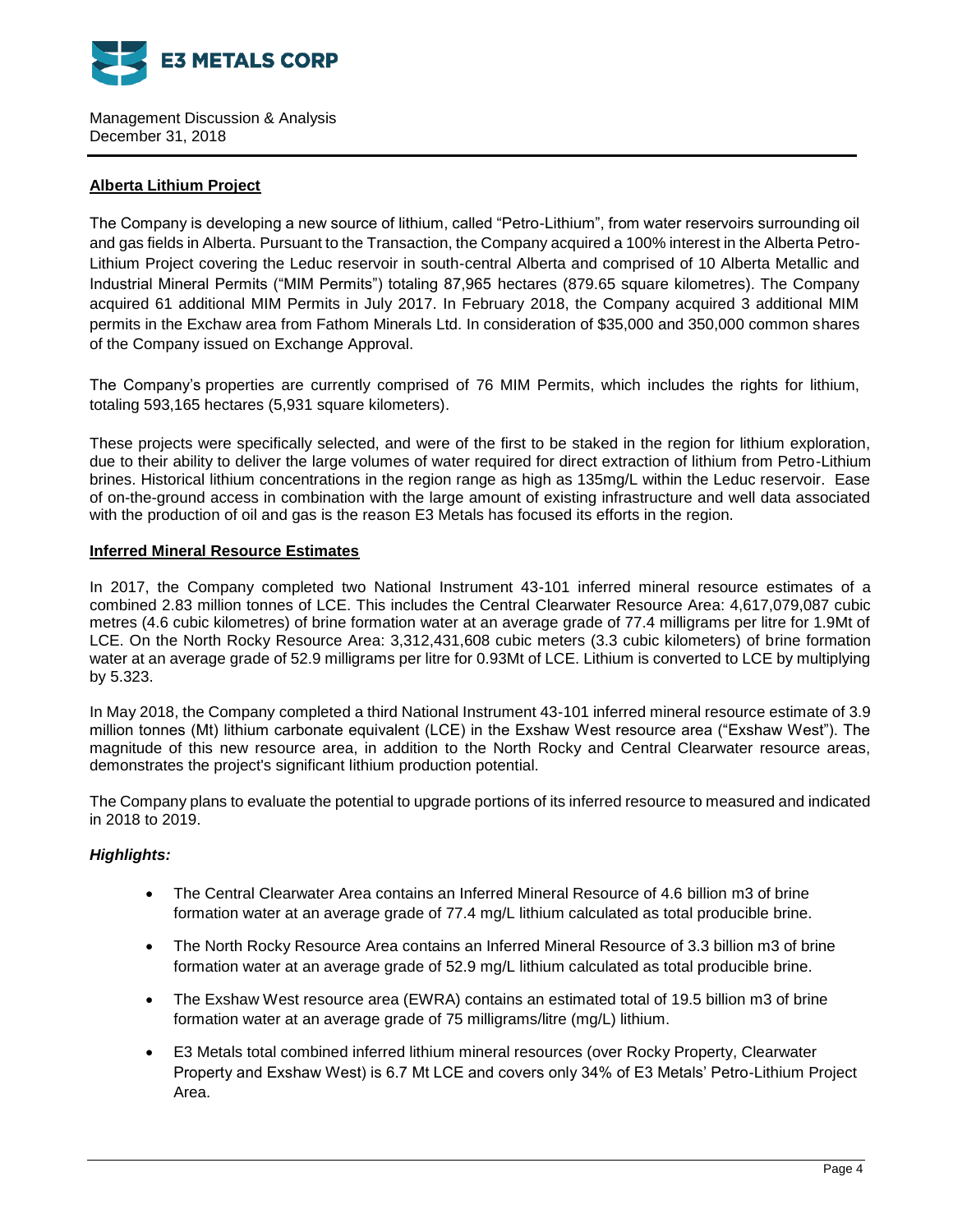

# Management Discussion & Analysis

December 31, 2018

| Resource<br>Area | Volume of Water<br>in Effective<br>porosity (m <sup>3</sup> ) | Lithium<br>Grade<br>(mg/L) | Production<br>Factor<br>Cut-off | Production<br>Volume $(m3)$ | Inferred Lithium<br>Resource<br>Estimate<br>(tonnes) | Inferred Lithium<br>Resource<br>Estimate<br>(LCE tonnes) |
|------------------|---------------------------------------------------------------|----------------------------|---------------------------------|-----------------------------|------------------------------------------------------|----------------------------------------------------------|
|                  | 9,234,158,174                                                 | 77.4                       |                                 | 9,234,158,174               | 710,000                                              | 3,800,000                                                |
|                  | 9,234,158,174                                                 | 77.4                       | 0.9                             | 8,310,742,357               | 640.000                                              | 3,400,000                                                |
| Central          | 9,234,158,174                                                 | 77.4                       | 0.8                             | 7,387,326,539               | 570.000                                              | 3,000,000                                                |
| Clearwater       | 9,234,158,174                                                 | 77.4                       | 0.7                             | 6,463,,910,722              | 500,000                                              | 2,700,000                                                |
| Resource         | 9,234,158,174                                                 | 77.4                       | 0.6                             | 5,540,494,904               | 430.000                                              | 2,300,000                                                |
| Area             | 9,234,158,174                                                 | 77.4                       | 0.5                             | 4,617,079,087               | 360,000                                              | 1,900,000                                                |
|                  | 9,234,158,174                                                 | 77.4                       | 0.4                             | 3,693,663,270               | 290,000                                              | 1,500,000                                                |
|                  | 9,234,158,174                                                 | 77.4                       | 0.3                             | 2,770,247,452               | 210,000                                              | 1,100,000                                                |

|                                           |                  |         |                    |                          | Inferred Lithium | Inferred Lithium |
|-------------------------------------------|------------------|---------|--------------------|--------------------------|------------------|------------------|
|                                           | Volume of Water  | Lithium | Production         |                          | Resource         | Resource         |
| Resource                                  | in Effective     | Grade   | <b>Factor Cut-</b> | Production               | Estimate         | Estimate         |
| Area                                      | Porosity $(m^3)$ | (mg/L)  | off                | Volume (m <sup>3</sup> ) | (tonnes)         | (LCE tonnes)     |
|                                           | 6,624,863,216    | 52.9    |                    | 6,624,863,216            | 350,000          | 1,900,000        |
| <b>North</b><br>Rocky<br>Resource<br>Area | 6,624,863,216    | 52.9    | 0.9                | 5,962,376,894            | 320,000          | 1,700,000        |
|                                           | 6,624,863,216    | 52.9    | 0.8                | 5,299,890,572            | 280,000          | 1,500,000        |
|                                           | 6,624,863,216    | 52.9    | 0.7                | 4,637,404,251            | 250,000          | 1,300,000        |
|                                           | 6,624,863,216    | 52.9    | 0.6                | 3,974,917,929            | 210.000          | 1,100,000        |
|                                           | 6,624,863,216    | 52.9    | 0.5                | 3,312,431,608            | 180,000          | 930,000          |
|                                           | 6,624,863,216    | 52.9    | 0.4                | 2,649,945,286            | 140,000          | 750,000          |
|                                           | 6,624,863,216    | 52.9    | 0.3                | 1,987,458,965            | 110.000          | 560,000          |

|                                    |                  |         |             |                | Inferred Lithium | Inferred Lithium |
|------------------------------------|------------------|---------|-------------|----------------|------------------|------------------|
|                                    | Volume of Water  | Lithium | Production  |                | Resource         | Resource         |
| Resource                           | in Effective     | Grade   | Factor Cut- | Production     | Estimate         | Estimate         |
| Area                               | Porosity $(m^3)$ | (mg/L)  | off         | Volume $(m^3)$ | (tonnes)         | (LCE tonnes)     |
|                                    | 19,511,285,152   | 75      |             | 19,511,285,152 | 1,462,014        | 7,782,300        |
| Exshaw<br>West<br>Resource<br>Area | 19,511,285,152   | 75      | 0.9         | 17,560,156,637 | 1,315,813        | 7.004.072        |
|                                    | 19,511,285,152   | 75      | 0.8         | 15,609,028,122 | 1,169,611        | 6,225,839        |
|                                    | 19,511,285,152   | 75      | 0.7         | 13,657,899,606 | 1,023,410        | 5,447,611        |
|                                    | 19,511,285,152   | 75      | 0.6         | 11,706,771,091 | 877,208          | 4,669,378        |
|                                    | 19,511,285,152   | 75      | 0.5         | 9,755,642,576  | 731,007          | 3,891,150        |
|                                    | 19,511,285,152   | 75      | 0.4         | 7,804,514,061  | 584,806          | 3,112,922        |
|                                    | 19,511,285,152   | 75      | 0.3         | 5,853,385,546  | 438,604          | 2,334,689        |

Please also see the Company's press release dated May 3, 2018 for further information on Inferred Mineral Resource Estimate for the Exshaw West Resource Area.

The Company's NI 43-101 technical report for the Exshaw West project area is filed on the Company's SEDAR profile [\(www.sedar.com\)](http://www.sedar.com/) as well as on the Company's website [\(www.e3metalscorp.com\)](http://www.e3metalscorp.com/).

# **Development of Lithium Extraction Technology**

With a large potential source of lithium secured, management's focus has shifted to demonstrating the technological viability of the project. E3 Metals' process of delivering high grade lithium hydroxide or carbonate to the market is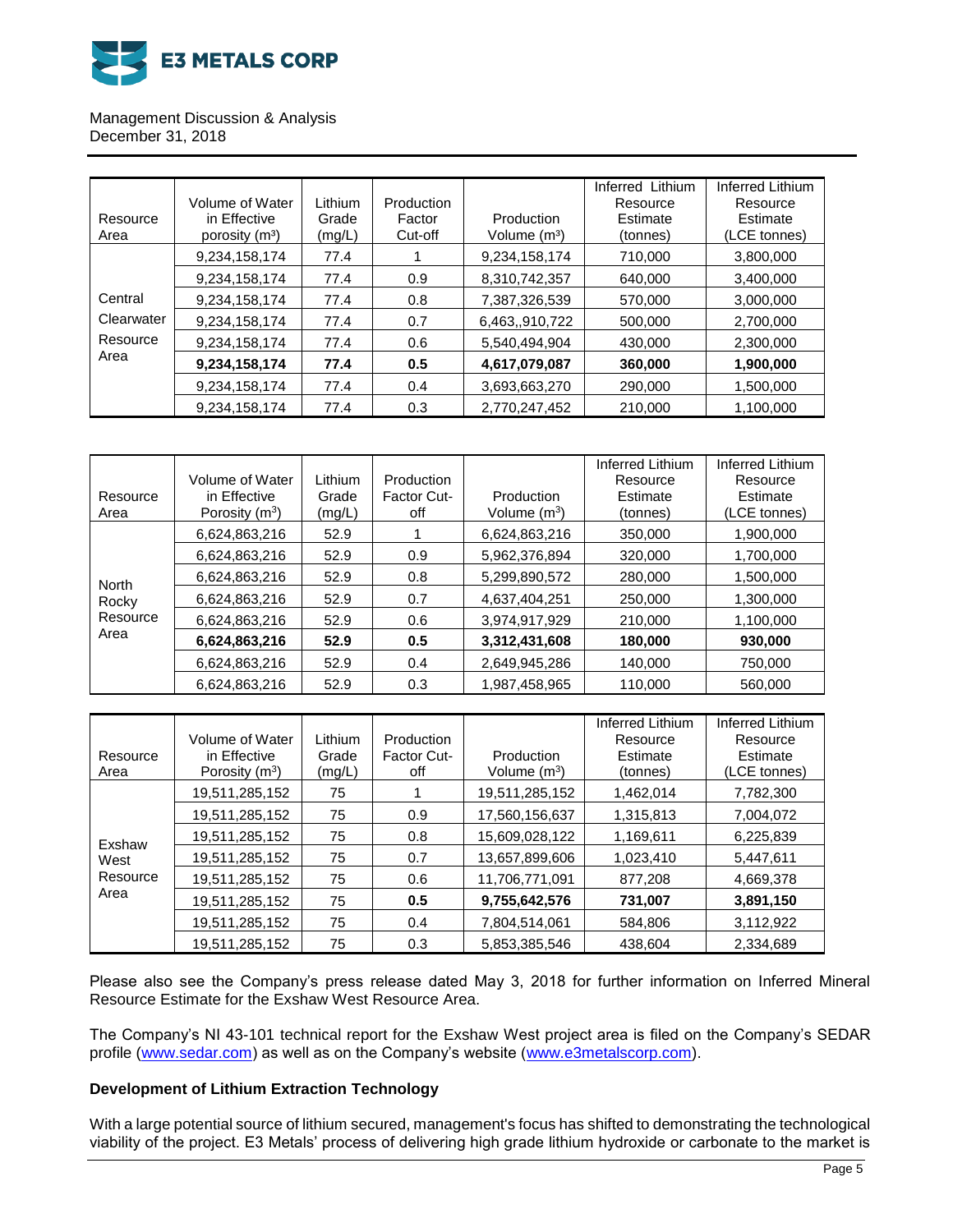

being developed as three major steps. The first step involves pumping the brine to surface using new or existing infrastructure, or a combination of both. This process is well understood in Alberta through oil and gas production which has demonstrated that large volumes of brine can be cycled to surface and back into the reservoir. The use of existing infrastructure has the potential to reduce the Company's development costs. The second step uses E3 Metals' proprietary technology employing ion-exchange to extract lithium. The process both concentrates the brine and removes the majority of the impurities in one step (see E3 Metals news releases on May 29, 2018, December 4, 2018, March 4, 2019). This technology development is the key link between the existing brine production and readily available technology potentially utilized for the third step of lithium production. The third step is the production of a lithium salt and involves refining the concentrate feedstock to further remove the last of the impurities and produce a high-grade lithium product for direct sale into the battery market. The Company believes the key to the defining a feasible project in the future is the continued development of its' proprietary concentration technology, which has demonstrated it will efficiently concentrate lithium and remove brine impurities. All other process steps may consist of existing technology modified slightly for the specifics of the Alberta Lithium Project.

The E3 Metals' lithium concentration technology is in the advanced stages of development through the Company's partnership with University of Alberta ("the University"), GreenCenter Canada ("GC") and the National Research Council ("NRC").

In August 2018, the Company was awarded two non-refundable government grants to assist in the development of the concentration technology. The Industrial Research Assistance Program ("IRAP"), a federal funding agency, has awarded \$56,000 to assist in the development work at NRC. Alberta Innovates ("AI"), an Alberta funding agency, has awarded \$100,000 to assist in the development work at GC. Both grants are supporting the continued development and scaling of the Company's concentration technology.

The research of the concentration technology is being guided by Dr. Daniel Alessi, Assistant Professor at the University of Alberta. In April 2018, the Company received a grant of \$100,000 from the National Science & Engineering Research Council ("NSERC") under the collaborative research and development grant program. The funding will continue to support the advancement of the Company's lithium concentration technology into 2019.

The Company is supporting the NSERC grant with a matching contribution of \$50,000, payable to the University of Alberta in accordance with the following schedule:

- \$12,500 was paid in Q2 2018;
- \$12,500 on July 1, 2018;
- \$12,500 on October 1, 2018; and
- \$12,500 on January 1, 2019.

As a result of the grant, the Alessi lab will also receive an in-kind contribution of up to an additional \$102,500.

The University has developed a chemical process that has a high selectivity for lithium with the goal of achieving greater than 20 times concentration factor at greater than 90-per-cent Li recovery while attracting less than 1-percent impurities. This low-energy concentration will require no evaporation and provides a concentrate that the Company believes can be purified by most off-the-shelf lithium production technology available on the market.

The planned commercial lithium extraction process from E3 Metals' petro-lithium deposit would occur in two stages:

- A. Brine production: well network to deliver Petro-lithium brine to surface for lithium extraction. Re-injection of lithium void brine back into the reservoir
- B. Lithium Extraction: reducing water volumes while increasing the resulting grade of lithium and removing the majority of sodium (Na) magnesium (Mg) and calcium (Ca) to produce a concentrate feedstock;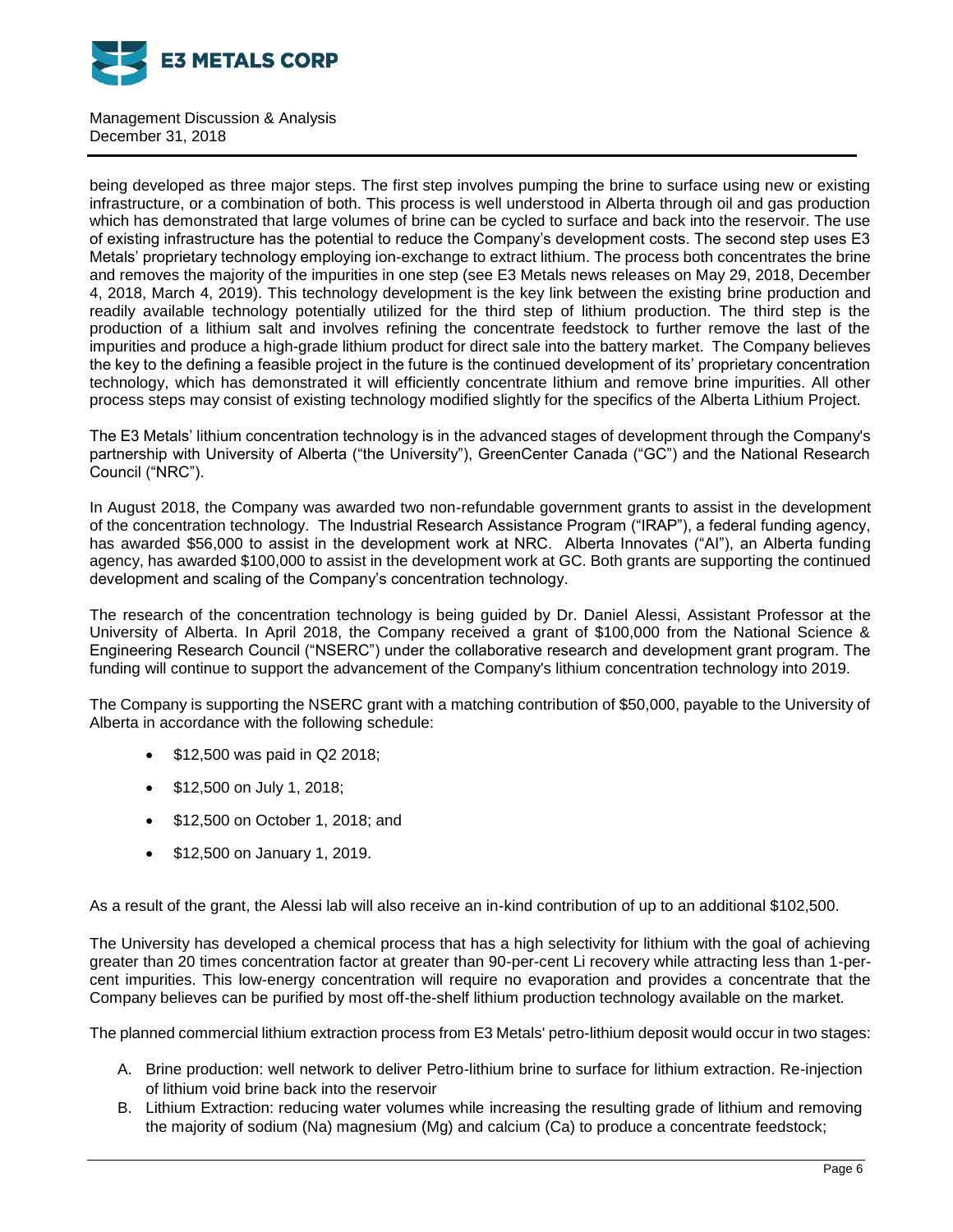

> C. Lithium Production: Polishing and lithium salt production: purifying the concentrate feedstock prior to creation of high-purity lithium hydroxide (LiOH) and/or lithium carbonate ( $Li<sub>2</sub>CO<sub>3</sub>$ ).

The Company's near-term focus is to scale-up its promising chemical concentration technology in partnership with some of Canada's leading (public and private) research facilities. Additionally, the Company has arranged for testing of its brine using advanced lithium concentration methods under development by other leading third-party technology providers.

In 2019, the Company is planning to develop scaled-up concentration testing equipment that could be coupled with proven commercially available polishing and production technology. The Company would then construct a bench-scale prototype capable of producing quantities of its concentrate. It will then utilize existing test facilities to create quantities of high-purity LiOH and/or Li2CO3 from E3 Metals' brines. This will allow for the initial detailed full-cycle process flow sheet to be defined. Once the process has proven successful, a pilot plant focusing on creating larger volumes of concentrate will be constructed and deployed into the field for testing. Potential low-cost field testing will be facilitated by available brine production at surface from E3 Metals' partnerships with multiple oil and gas operators. Field testing of this prototype equipment is expected to commence in the second half of 2019. The large volumes of concentrate will be shipped in batches to facilities to create larger quantities of LiOH and/or Li<sub>2</sub>CO<sub>3</sub>. The results from this testing should allow the company to begin Front End Engineering and Design (FEED) towards a Pre-Feasibility Study (PFS).

# *Property and Permits*

The Alberta Lithium Project is comprised of 76 MIM Permits, which includes the rights for lithium, totaling 593,165 hectares (5,931 square kilometers) that can be further sub-divided into five separate sub-properties, or groups of contiguous permits:

- Clearwater Sub-Property: 19 contiguous permits totaling 149,433 hectares;
- Exshaw Sub-Property: 18 contiguous permits totaling 137,570 hectares;
- Rocky Sub-Property: 29 contiguous permits totaling 234,973 hectares;
- Sunbreaker Sub-Property: 2 contiguous permits totaling15,678 hectares; and
- Drumheller Sub-Property: 8 contiguous permits totaling 55,511 hectares.

Pursuant to the Share Exchange Transaction, the Company acquired a 100% interest in the Clearwater and Exshaw Petro-Lithium projects ("Alberta Petro-Lithium Project") covering the Leduc reservoir in south-central Alberta and comprised of 10 Alberta Metallic and Industrial Mineral Permits ("MIM Permits") totaling 87,965 hectares (879.65 square kilometers). The Company also acquired 64 additional MIM Permits during the year ended December 31, 2017, and 2 additional MIM Permits during the nine months ending September 30, 2018.

# *Clearwater*

On July 10, 2017, the Company signed a Royalty Agreement pursuant to which it has agreed to pay to the royalty owner a perpetual production royalty equal to 2.25% (the "Royalty") of the gross proceeds from all products that are mined or extracted from seven specific Clearwater MIM permits.

The Company has the option, at any time before September 30, 2020, to purchase all or a portion of the royalty at a price of:

• \$600,000 for the entire 2.25% of the Royalty, or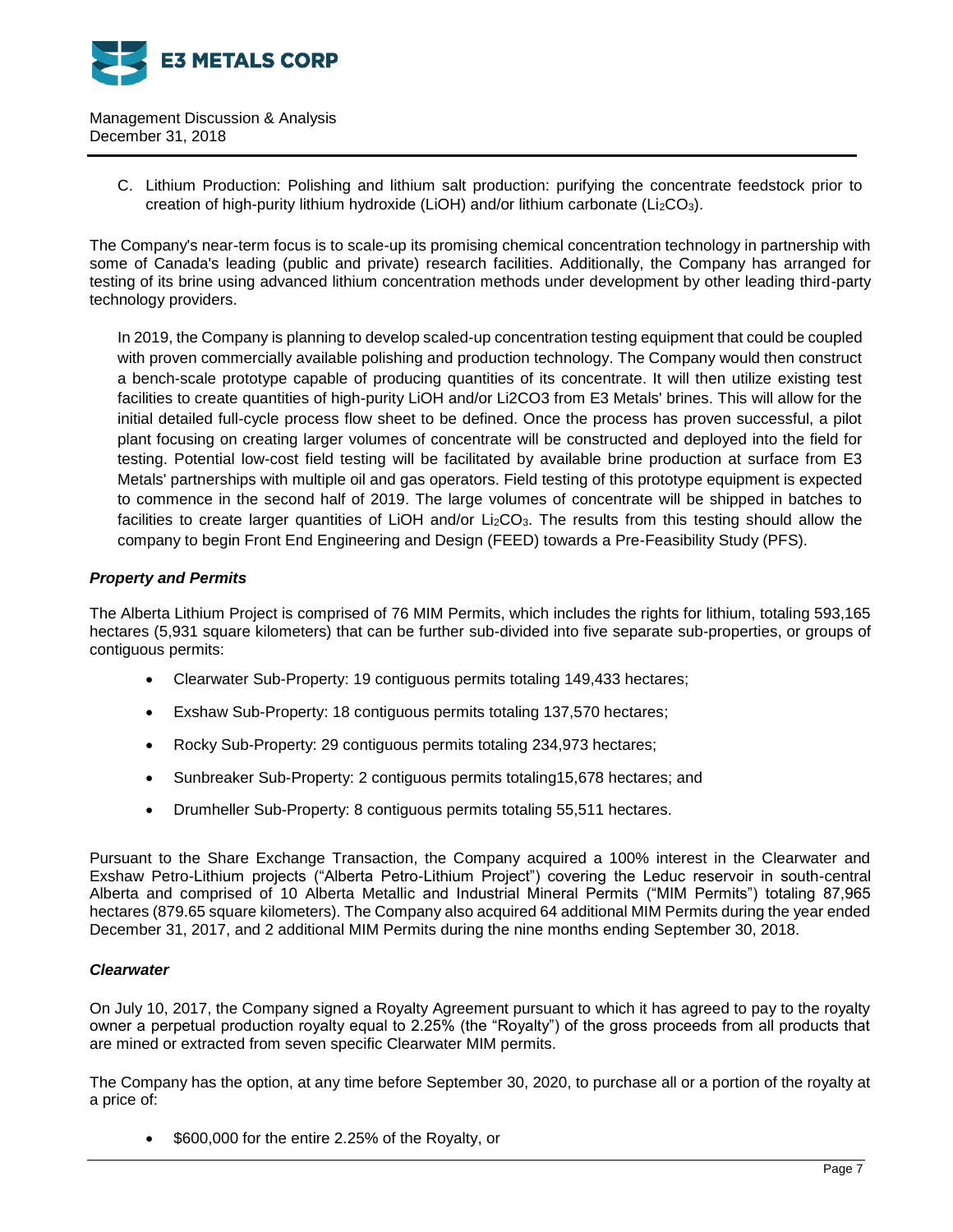

> • \$75,000 for each 0.25% of the Royalty, provided that the maximum amount to purchase the entire 2.25% of the Royalty will be \$600,000.

# *Exshaw*

On August 9, 2017, the Company entered into a binding term sheet to acquire three MIM permits located in the Exshaw Project Area from Fathom Minerals Ltd. ("Fathom"), a private mineral exploration company. Pursuant to the terms of the Term Sheet, the Company will acquire (i) a 100% interest in the Permits and (ii) all technical data and reports related to the Permits in Fathom's possession, in consideration of:

CAD \$35,000 (paid in December 31, 2017); and

350,000 common shares of the Company (issued in February 2018).

The following table summarizes the Company's exploration and evaluation asset expenditures to December 31, 2018:

|                                                                                                                                                                                                                                                                                        |          | Alberta Petro-Lithium<br><b>Project</b>                                                 |
|----------------------------------------------------------------------------------------------------------------------------------------------------------------------------------------------------------------------------------------------------------------------------------------|----------|-----------------------------------------------------------------------------------------|
| <b>Acquisition Costs:</b><br>Balance December 31, 2017<br>Common shares issued for acquisition of properties<br>Permitting and other acquisition costs                                                                                                                                 | \$       | 1,508,524<br>140,000<br>485                                                             |
| Balance December 31, 2018                                                                                                                                                                                                                                                              | \$       | 1,649,009                                                                               |
| <b>Exploration Costs:</b><br>Balance December 31, 2017<br>Amortization of software licenses<br>Geologic software licenses<br>Environmental consulting<br>Geochemistry analysis<br>Geological and geochemistry consulting<br>Metallurgical assessments<br>Capitalized expenses<br>Other | \$       | 394,578<br>12,306<br>15,936<br>9,113<br>44,967<br>206,055<br>2,700<br>161,469<br>14,943 |
| Balance, December 31, 2018                                                                                                                                                                                                                                                             | \$       | 862,067                                                                                 |
| Total, December 31, 2017<br>Total, December 31, 2018                                                                                                                                                                                                                                   | \$<br>\$ | 1,903,102<br>2,511,076                                                                  |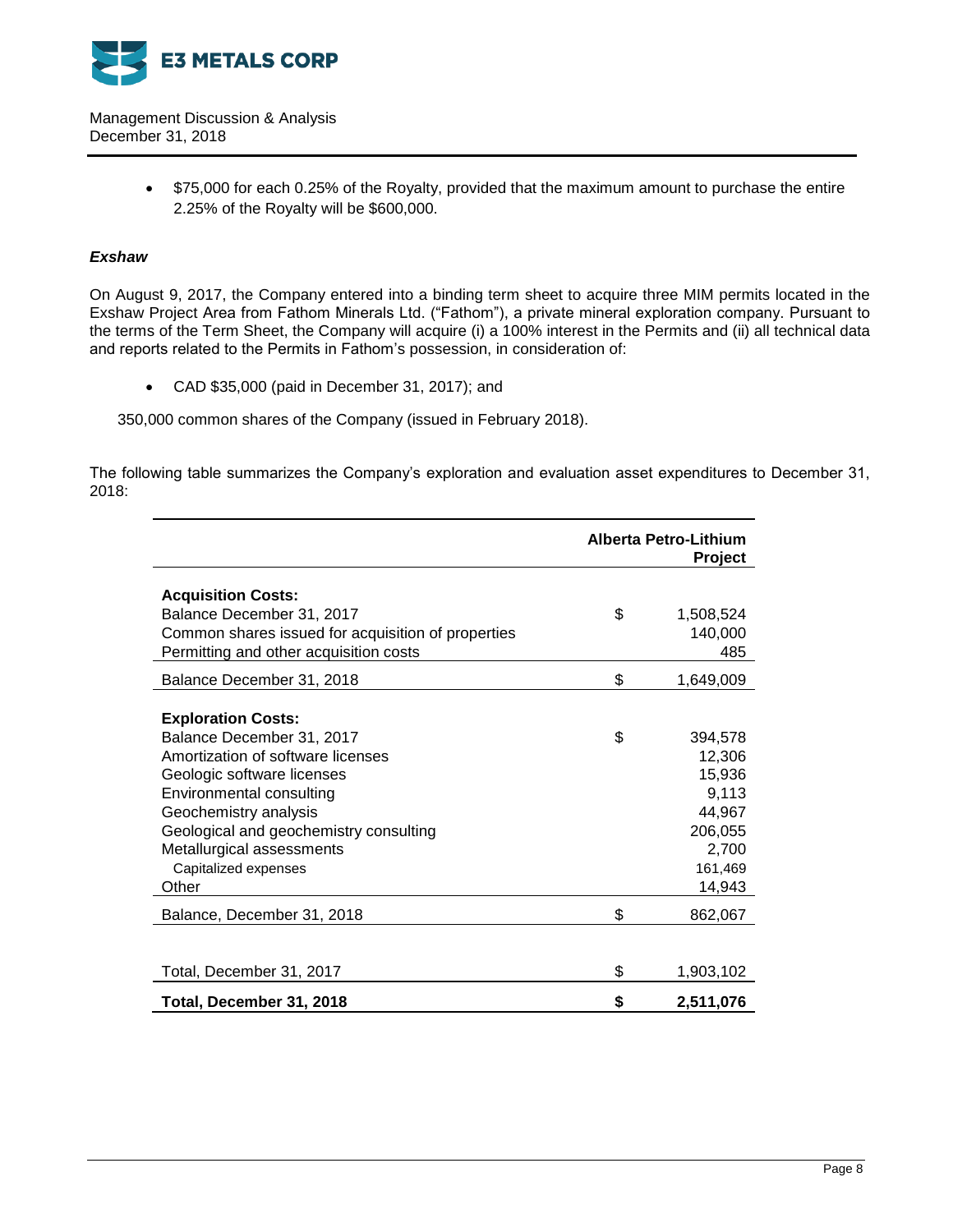

# **Selected Annual Information**

| December 31                                                  | 2018          |     | 2017          | 2016            |
|--------------------------------------------------------------|---------------|-----|---------------|-----------------|
| Net loss                                                     | \$(1,379,487) |     | \$(1,198,103) | \$<br>(74, 626) |
| Loss per share (1)                                           | \$<br>(0.07)  | \$  | (0.11)        | \$<br>(0.02)    |
| <b>Total assets</b>                                          | 2,911,363     | \$. | 2,597,181     | \$<br>17,832    |
| Total long term liabilities                                  | \$<br>Nil     | \$  | Nil           | \$<br>Nil       |
| Cash dividends declared per<br>share for each class of share | \$<br>Nil     | \$  | Nil           | \$<br>Nil       |

(1) Loss per common share amounts were retroactively restated to reflect consolidations of the Company's share capital in 2017 and 2018.

The significant increases in Net Loss and Total Assets resulted from the completion of the Fundamental Acquisition Transaction in 2017.

# **Analysis of the Company's financial performance and conditions**

During the year ended December 31, 2018, the Company reported a net loss of \$1,379,487 or \$0.07 per share compared to \$1,198,103 or \$0.11 per share in 2017, an increase in loss of \$181,384. The increase in loss was a result of increases in general expenses to \$1,457,483 (2017 – \$1,377,756), partially offset by an increase in a gain from a reversal of flow through premium liability of \$71,029 (2017 - \$31,408) recorded during the year as a result of reversal of the flow-through premium liabilities recognized in connection with the August and December 2017 flow-through private placements. The Company also recorded a gain on debt settlement of \$7,930 (2017 – \$24,925). In 2017, the Company recovered \$123,320 in value-added tax in its Mexican subsidiary, which was dissolved in 2018.

The increase in general operating expenses in 2018 was a result of the following:

- Wages and benefits increased to \$318,151 (2017 \$184,714) The Company had three fulltime employees in 2018 versus two fulltime employees for the last half of 2017;
- Consulting fees increased by approximately \$350,000 as the Company engaged a part-time CFO, technical advisors and investor relations advisors in 2018;
- General and administrative expenses increased to \$146,321 (2017 \$114,873) as a result of increases in office rent and other office administrative expenses as the Company expanded in 2018;
- Professional fees increased to \$101,062 (2017- \$81,626), including accounting and audit fees of approximately \$63,000 and legal fees of approximately \$38,000 in 2018;
- Stock-based compensation reduced from \$525,399 in 2017 to \$180,532 in 2018 as a result of 2017 stock options that vested entirely in 2017. The majority of the 2018 stock options vest over periods of between three to eighteen month; and
- The Company capitalized \$161,469 in expenses in 2018, the majority of which was wages and benefits for technical staff working on its Alberta Lithium project.

The Company has budgeted \$1,194,000 in general operating expenses for 2019.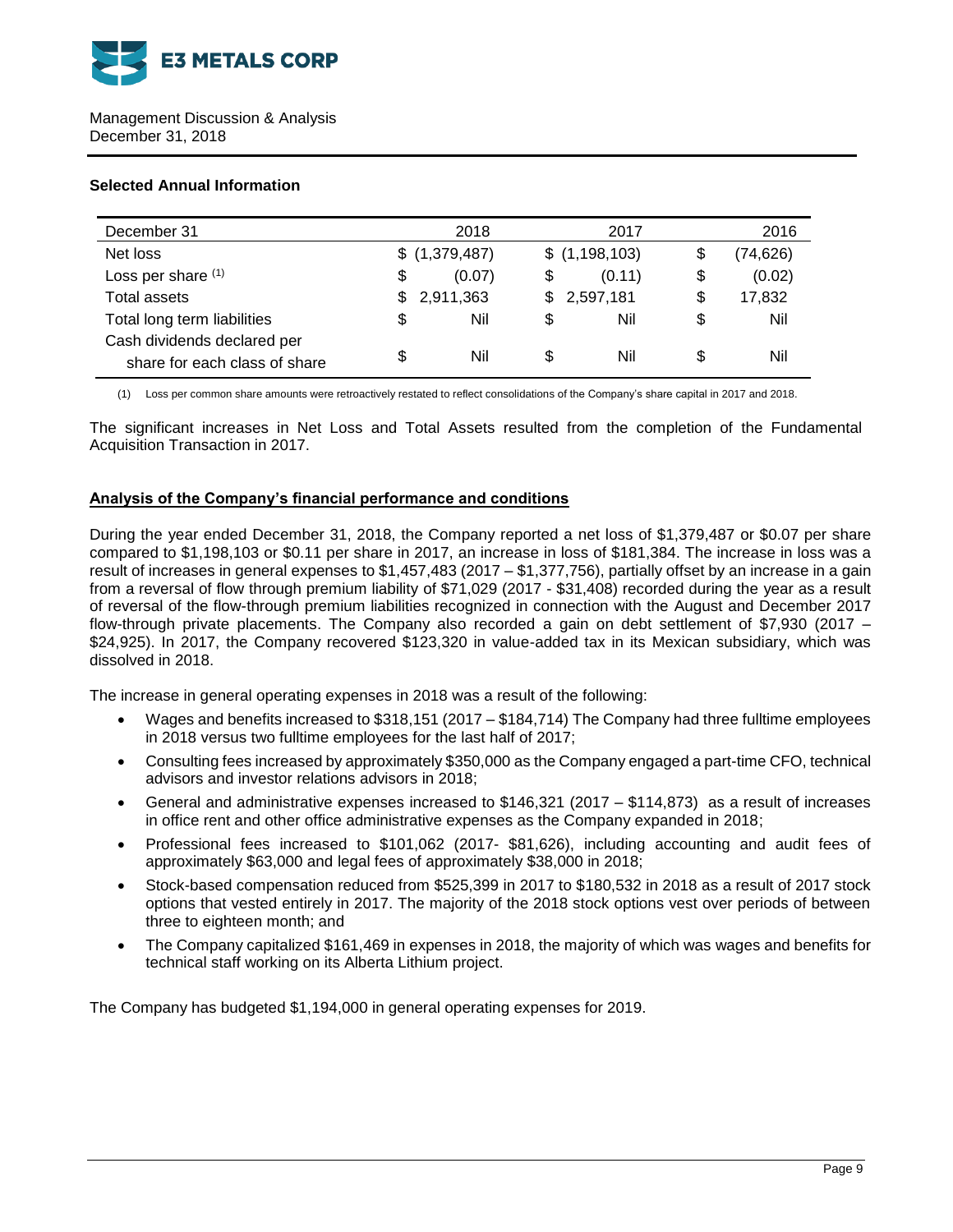

# **Summary of Quarterly Results**

The following is a summary of certain financial information concerning the Company for each of the last eight reported quarters:

| <b>Net loss</b>  | Loss per share |
|------------------|----------------|
| \$<br>(289, 432) | (0.01)         |
| (476,006)        | (0.02)         |
| (331, 985)       | (0.02)         |
| (282,064)        | (0.02)         |
| (582, 135)       | (0.04)         |
| (215, 678)       | (0.02)         |
| (375, 566)       | (0.04)         |
| (24,724)         | (0.01)         |
|                  |                |

# **Liquidity and Capital Resources**

The Company reported a working capital of \$258,553 at December 31, 2018 (2017 - \$393,511), representing a decrease in working capital of \$134,958.

As at December 31, 2018, the Company had net cash on hand of \$347,547 compared to cash on hand of \$608,428 at December 31, 2017.

During the year ended December 31, 2018, the Company:

- used \$1,294,047 (2017 \$959,448) in operating activities;
- used \$465,306 (2017 \$572,286) in investing activities including \$455,668 for exploration expenditures, \$13,791 for acquisition of geological software licenses, office computer equipment and furniture; offset by \$4,153 received in short-term loans; and
- generated \$1,498,673 (2017 \$2,139,235) from its financing activities including \$1,416,000 raised from the private placements offset by \$38,827 in stock issuance costs plus \$121,500 raised from the exercise of share purchase warrants.

The details of financing activities incurred during the year ended December 31, 2018 are as follows:

- on August 20, 2018, the Company completed a non-brokered private placement by issuing 3,232,500 units of the Company at a price of \$0.40 per unit for gross proceeds of \$1,293,000. Each unit comprises of one common share of the Company and one common share purchase warrant. Each common share purchase warrant entitles the holder to acquire one common share with an exercise price of \$0.40 for a period of 4 months following the date of issuance, and an exercise price of \$0.60 thereafter. All common share purchase warrants expire on August 20, 2019. The Company also incurred \$20,325 in cash commissions and issued 67,750 broker warrants on the same terms as the common share purchase warrants to certain brokers in connection with this private placement;
- the Company issued 335,000 common shares pursuant of the exercise of 335,000 share purchase warrants at a price of \$0.40 per share for gross proceeds of \$134,000, of which \$20,000 was received on December 31, 2017 and recorded in common stock subscribed;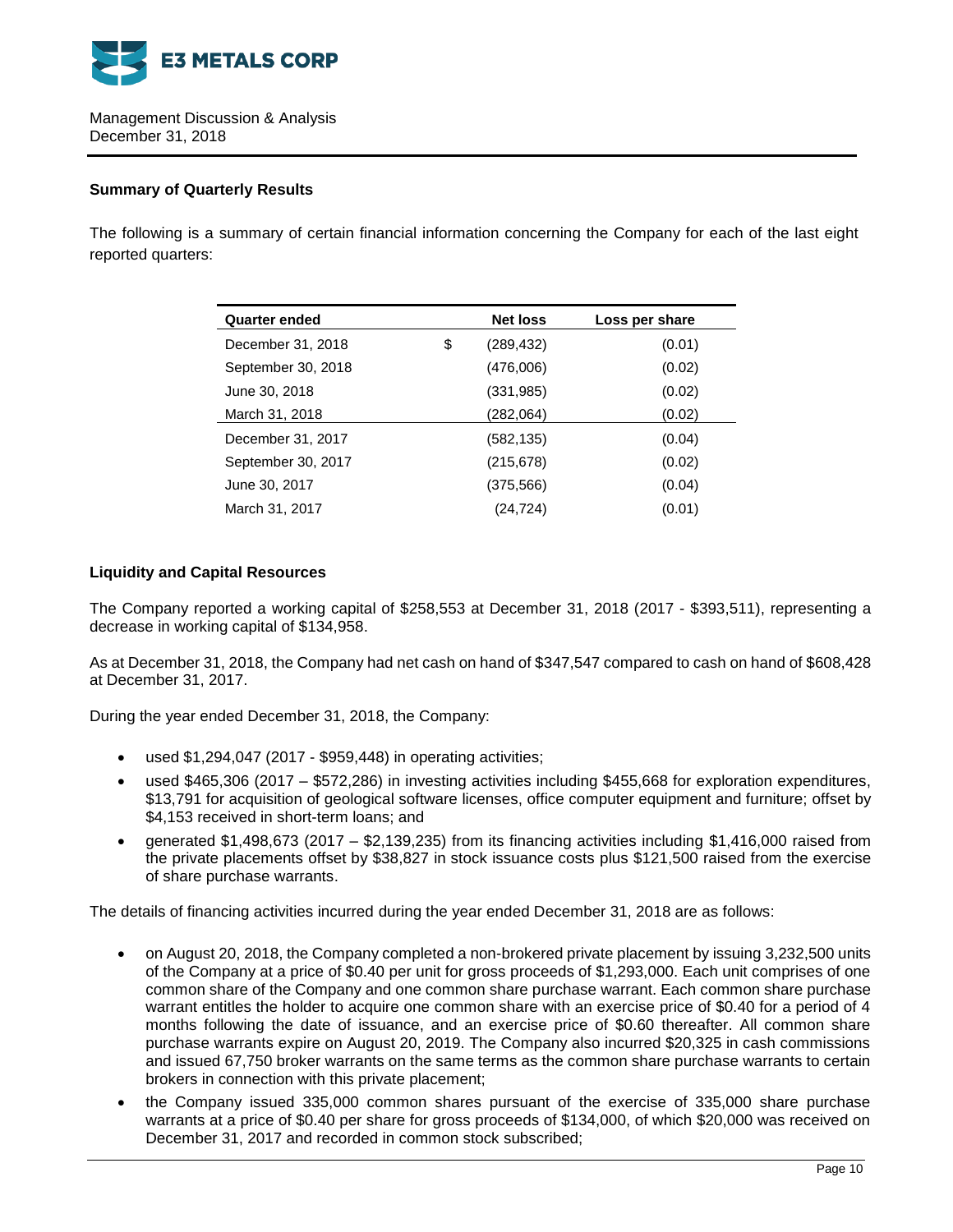

- the Company issued 25,000 common shares pursuant to the exercise of 25,000 share purchase warrants by the officer of the Company at \$0.30 per share for gross proceeds of \$7,500.
- on December 19, 2018, the Company completed a non-brokered private placement by issuing 307,500 units of the Company at a price of \$0.40 per unit for gross proceeds of \$123,000. Each unit comprised of one common share of the Company and one common share purchase warrant. Each common share purchase warrant entitles the holder to acquire one common share with an exercise price of \$0.60. All common share purchase warrants expire on June 18, 2020. The Company also issued 10,000 finders warrants on the same terms as the common share purchase warrants to certain brokers in connection with this private placement.

In order for the Company to continue operations through 2019, it will require additional equity funding.

# **Risks and Uncertainties**

The Company has not had a history of operations or earnings and the overall success of the Company will be affected by its current or future business activities.

The Company is exposed in varying degrees to a variety of financial instrument related risks, including liquidity risk and market risks with respect to its ability to raise capital through equity markets under acceptable terms and conditions. Management monitors its activities and various factors that could impact the risks in order to manage risks and make timely decisions.

#### *Credit risk*

Credit risk is the risk that one party to a financial instrument will fail to discharge an obligation and cause the other party to incur a financial loss. The Company is exposed to credit risk with respect to its cash and receivables. The Company minimizes its exposure to credit risk by placing its cash with a Canadian Chartered bank. While there is concentration of risk by holding all funds with one institution, management assesses credit risk of cash as low due to the high credit quality rating the institution has with the rating agencies. As at December 31, 2018, the Company had cash of \$347,547 (December 31, 2017 - \$608,428).

The Company's secondary exposure to credit risk is on its receivable. This risk is minimal as receivables consist of refundable government sales taxes and government grants invoiced of \$24,092 (2016 - \$37,132).

# *Currency risk*

The Company's current operations are not exposed to significant foreign currency risk.

#### *Interest rate risk*

Interest rate risk is the risk that the fair value or future cash flows of a financial instrument will fluctuate because of changes in the market interest rates. The fair value of the Company's financial instruments is relatively unaffected by changes in interest rates. The Company is exposed to interest rate risk on its bank deposit, which earns interest at a variable rate. Based on the cash balance at December 31, 2018, the effect of a 10% fluctuation in interest rates would not be material.

# *Liquidity risk*

Liquidity risk is the risk that the Company will not be able to meet its financial obligations as they fall due. The Company's objective in managing liquidity risk is to maintain sufficient readily available reserves in order to meet its liquidity requirements at any point in time. The Company tries to achieve this by maintaining sufficient cash to cover current liabilities as they mature.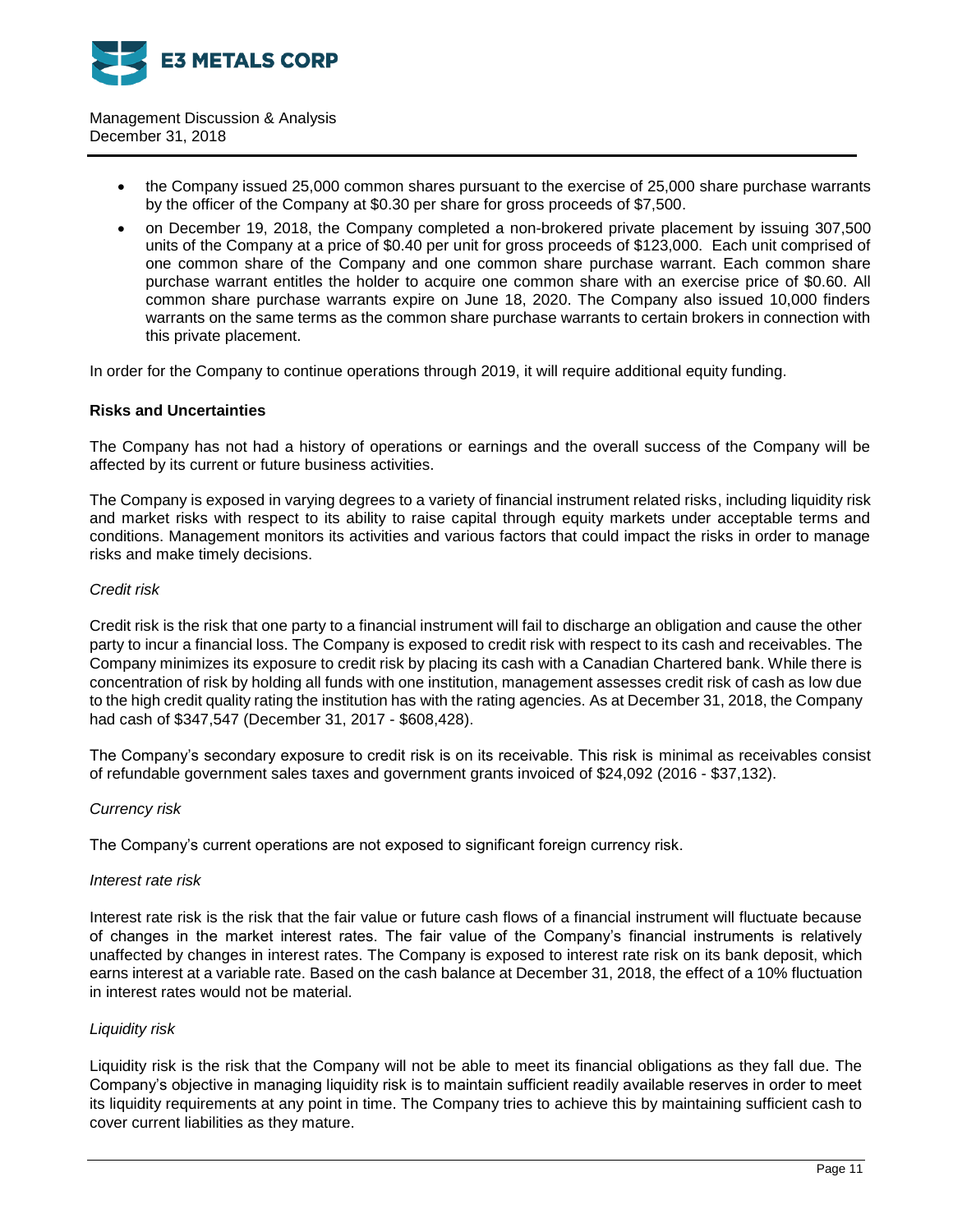

As at December 31, 2018, the Company had a working capital (excluding the flow-through premium liability) of \$258,553 (2017 - \$464,540). As at December 31, 2018, the Company had a cash balance of \$347,547 (2017 - \$608,428), which is sufficient to pay its current cash liabilities of \$122,501 (2017 - \$270,906) and to continue operations in the short term. As stated above, the Company will require additional equity funding to continue operations through 2019.

Funding risk is the risk that market conditions will impact the Company's ability to raise capital through equity markets under acceptable terms and conditions. While the Company has been successful in raising capital in the past, there is no guarantee it will be able to do so in the future.

# **Off-Balance Sheet Arrangements**

The Company does not utilize off-balance sheet arrangements.

# **Transactions with Related Parties**

Key management personnel are persons responsible for planning, directing and controlling activities of an entity, and include executive and non-executive directors and officers.

During the year ended December 31, 2018 and 2017, the remuneration of the key management personnel was as follows:

| Year ended December 31,              | 2018    | 2017    |
|--------------------------------------|---------|---------|
| Management fees (i)                  | 18.750  | 3,000   |
| Management salaries and benefits(ii) | 301,600 | 184,714 |
| Consulting fees (iii)                | 30,150  | 1,200   |
| Share-based compensation (iv)        | 33,524  | 154,812 |
| Total                                | 384.024 | 343,726 |

(i) Effective July 1, 2015, the Company had a 3 year-term agreement with Varshney Capital Corp. ("VCC"), a company partially controlled by a common director, to provide management and administrative services to the Company in exchange for a monthly fee of \$2,500 and \$3,000, respectively. On March 1, 2017, the Company terminated its management and administrative services agreement with VCC and paid a reduced management service fee of \$500 for the month of February 2017.

Effective June 1, 2017, the Company entered into a new agreement with VCC to provide accounting and administrative services to the Company in exchange for a monthly fee of \$3,750. This agreement terminated on May 31, 2018.

During the year ended December 31, 2018, the Company paid \$Nil (2017 - \$3,000) for management fees and \$18,750 (2017 - \$6,000) for administrative fees to VCC.

(ii) On May 30, 2017, the Company entered into employment agreements with the CEO and the VP of Project Development of the Company that ratify annual compensation of \$145,000 plus benefits for each individual. During the year ended December 31, 2018, the Company paid gross management salaries of \$331,750 (2017 - \$184,714) pursuant to these agreements.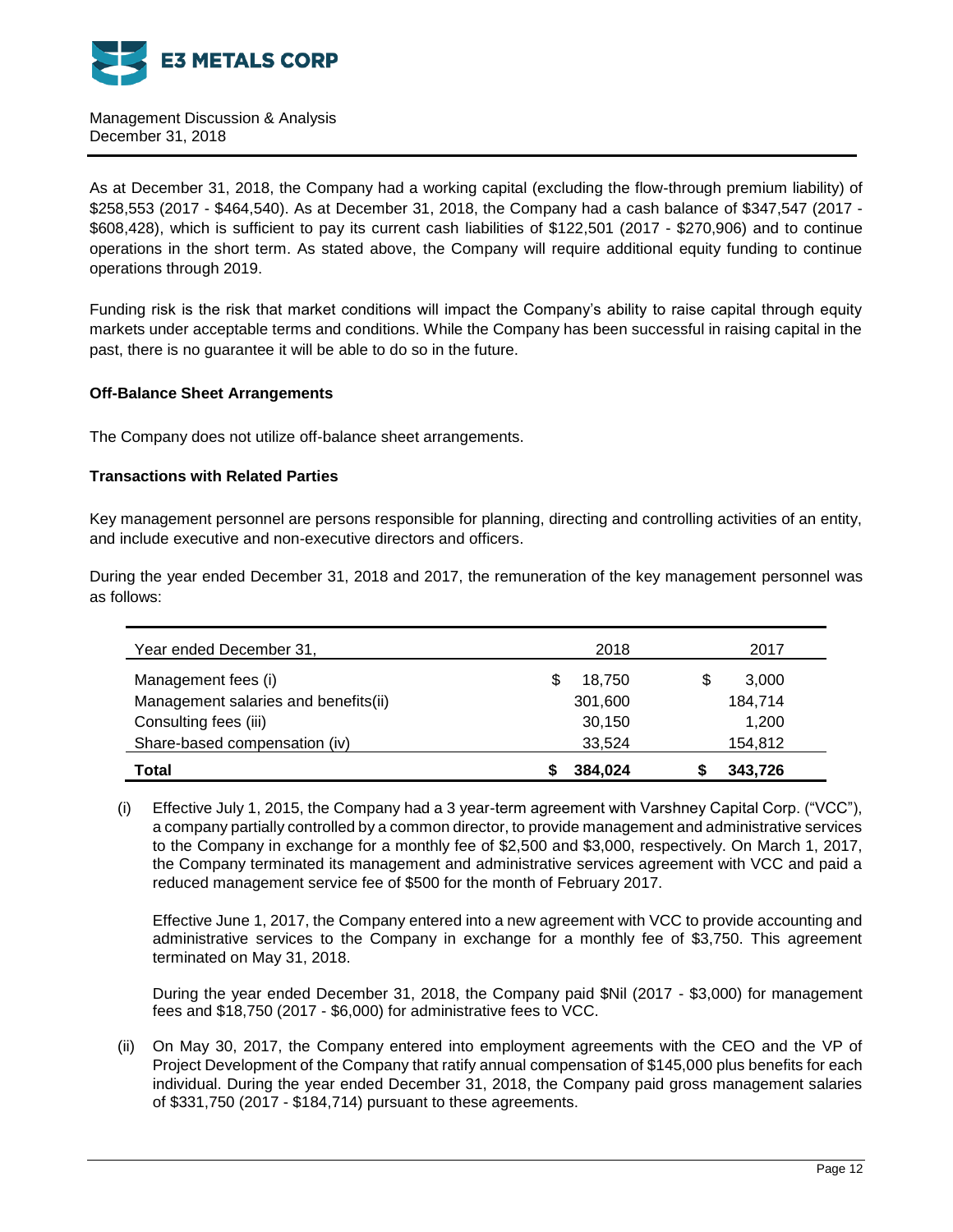

> (iii) On May 10, 2018, the Company entered into an agreement with The CFO Centre Limited to provide parttime CFO services on a contract basis. For the year ended December 31, 2018, the Company paid \$30,150 (2017 - \$Nil) in consulting fees.

During the year ended December 31, 2018, the Company paid consulting fees of \$nil (2017- \$1,200) to a company with a director in common. At December 31, 2018, \$nil (2017 - \$1,260) was due to this company. The amount was paid subsequent to December 31, 2017.

- (iv) The Company recognised \$33,524 of share-based compensation in 2018 (2017 \$154,814) on the vested portion of stock options granted to directors and officers.
- (v) At December 31, 2018, a total of \$22,465 (December 31, 2017 \$9,633) was due to officers of the Company or their related affiliates for reimbursement of travel, project-related expenses and consulting fees. The amounts were paid subsequent to December 31, 2018.

During the year ended December 31, 2018, 25,000 share purchase warrants were exercised by the VP of Project Development at \$0.30 per share for gross proceeds of \$7,500. These warrants were issued under the terms of the Acquisition (Note 3 and 9(iii)).

# **Subsequent Events**

Subsequent to December 31, 2018, the Company completed a private placement on April 4, 2019 by issuing 3,971,983 units at a price of \$0.35 per unit for total proceeds of approximately \$1,390,194 before commissions and expenses. Each unit is comprised of one common share and one-half common share purchase warrant. The common share purchase warrant is exercisable for a period of one year at a price of \$0.45. The Company paid an aggregate \$43,542 in cash commissions and issued an aggregate 124,404 finders' warrants on the same terms as the private placement warrants.

# **Proposed Transactions**

The Company does not have any proposed transactions, but is in discussions with a number of strategic partners regarding the commercialization of its Lithium extraction technology.

# **Critical Accounting Estimates**

Information provided in this report, including the financial statements, is the responsibility of management. In the preparation of these statements, estimates are sometimes necessary to make a determination of future value for certain assets or liabilities. Management believes such estimates have been based on careful judgments and have been properly reflected in the accompanying financial statements. Management maintains a system of internal controls to provide reasonable assurances that the Company's assets are safeguarded and to facilitate the preparation of relevant and timely information.

# **Changes in Accounting Policies including Initial Adoption**

At the date of authorization of these financial statements, certain new standards, amendments and interpretations to existing standards have been published by the IASB but are not yet effective. The Company has not early adopted these revised standards and is currently assessing the impact that these standards will have on its consolidated financial statements. Other accounting standards or amendments to existing accounting standards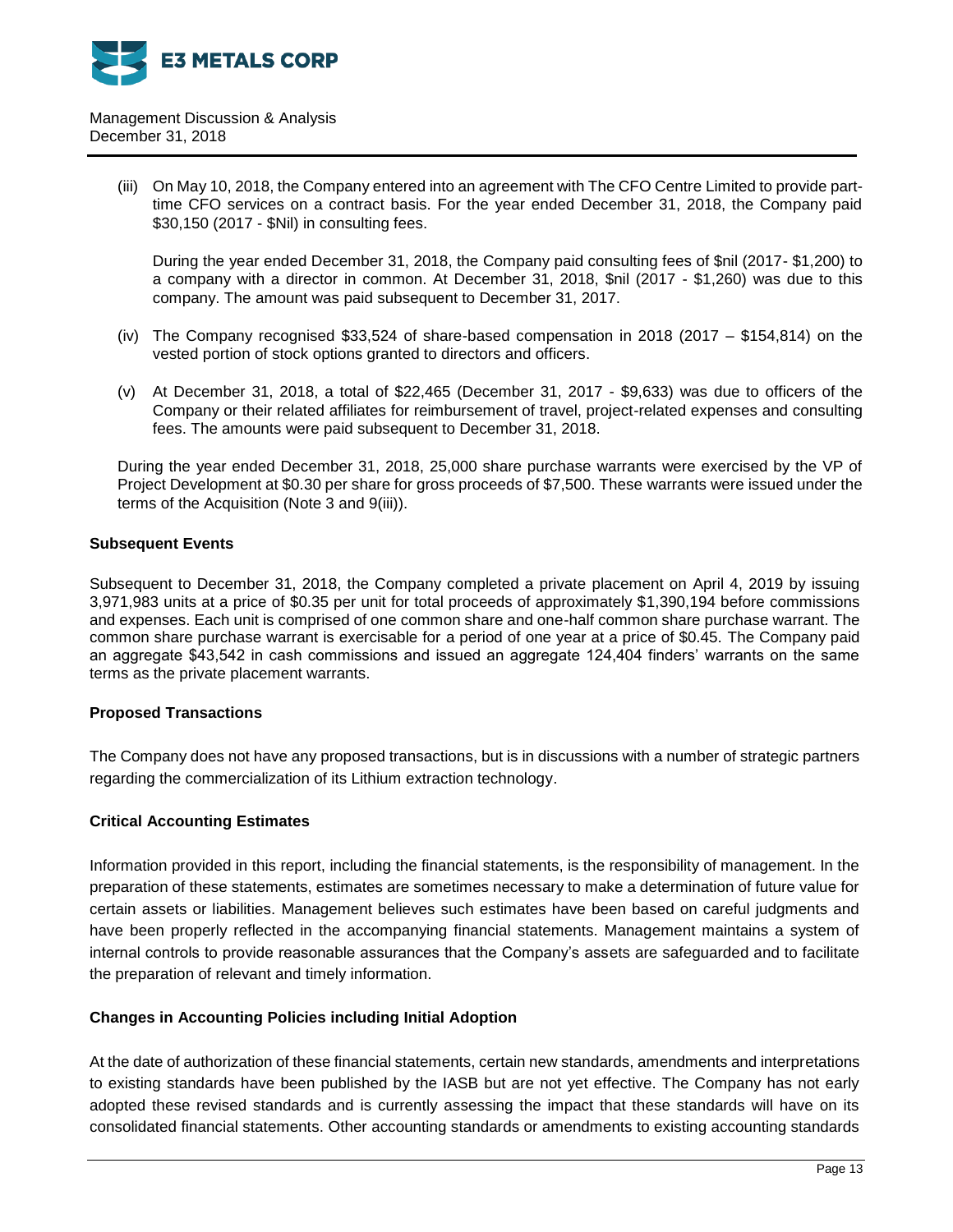

that have been issued but have future effective dates are either not applicable or not expected to have a significant impact on the Company's financial statements.

*IFRS 16 – Leases*

IFRS 16, the new standard contains a single lessee accounting model, which eliminates the distinction between operating and financing leases from the perspective of the lessee. The accounting requirements from the perspective of the lessor remains largely in line with previous IAS 17 requirements. IFRS 16 is effective for annual reporting periods beginning on or after January 1, 2019 for public entities with early adoption permitted.

# **Going concern**

As at December 31, 2018, the Company has not generated any revenues from operations and has an accumulated deficit of \$17,546,133 (December 31, 2017 - \$16,166,646).

The Company expects to incur further losses in the development of its Lithium technology and establishing it is economically commercial through the construction of a pilot plant, all of which casts significant doubt about the Company's ability to continue as a going concern. The Company will continue to have capital requirements in excess of its currently available resources. The Company will require financing in the 2019 to continue in operations and to construct a pilot plant and there can be no assurance that such financing will be available or, if available, that it will be on reasonable terms.

These uncertainties cast significant doubt about the Company's ability to continue as a going concern.

# **Financial Instruments**

The Company's financial instruments include cash, receivables, trade payables and accrued liabilities, short-term loan, and due to related parties. Trade payables and accrued liabilities and due to related parties are classified as other financial liabilities. The carrying value of these financial instruments approximates their fair value due to their short-term maturity.

# **Other Requirements**

Summary of outstanding shares, warrants and stock options as at April 1, 2019:

Authorized - Unlimited common shares without par value Issued and outstanding common shares: 21,002,002 Share purchase warrants outstanding: 4,273,150 Stock options outstanding: 1,855,000